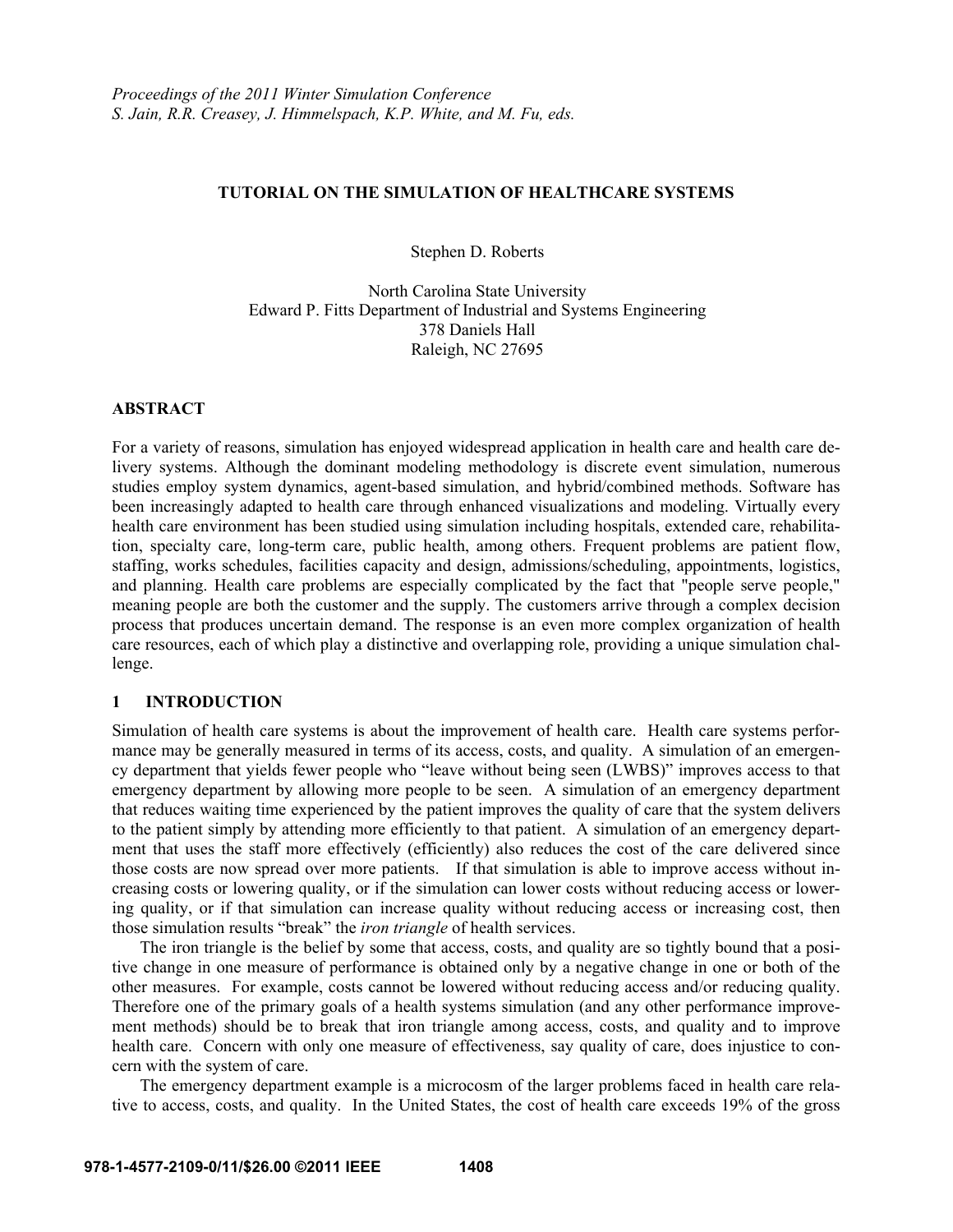national product; more than double that of one decade ago. Government spending on health care for Medicare and Medicaid threatens to bankrupt government services. Spending through health insurance has risen to the point that many companies and firms are threatening to remove health insurance as a benefit and/or force employees to bear a much larger burden of the costs. The point is that health care costs seem destined to rise and to remain a significant problem for decades to come. Policy makers and politicians debate and argue the various merits of "system" changes. No doubt the debate will be expanded during forthcoming elections in the United States. While the problems of health care seem particularly acute within the US health care enterprise, many delivery problems plague health care systems in other countries.

 In the US, health care is primarily composed of "silos" of care where professional boundaries, namely the practices of doctors, nurses, pharmacists, technicians, etc. determine the extent of influence. Individual health care institutions compete for the same patients and physicians. These silos are well established for the providers, but patients must navigate through them for comprehensive care. Simulation is a tool that tends to examine the health care delivery system and to cross those traditional boundaries.

 The challenge to improve health care is both acute and persistent. Because health care is large and complex, there are many approaches to improvement and many issues to confront. Simulation can be viewed as only one approach, popular in the community who knows about it and largely unknown otherwise in health care. Thus the opportunity exists for more people in health care to learn about simulation. The ability of simulation to provide both high-level strategic (system-wide) value as well as a tool for operational performance improvement creates a vehicle for widespread use of simulation in the improvement of health care.

 Of course, the merit of the system perspective also encounters a void of authority. The "decisionmaker" for the system is rarely a single person or even a single organizational structure, but instead, the simulation must often be "sold" to a multi-disciplinary audience, each of whom may veto a recommended change. Hence it is often the case that a simulation is needs to be embedded into a general process improvement program that addresses cost, access, and quality.

 As an introduction to the simulation of healthcare systems, this paper will focus on (1) the domains of healthcare simulations, (2) healthcare simulation tools, (4) what makes simulation attractive in health care, and (4) fundamental issues in building healthcare simulations. It is assumed that the reader has some previous exposure to doing simulation. Prior literature reviews of health care simulation include the works of England and Roberts (1978), Klein et al. (1993), Wilson (1981), Jun, Jacobson, and Swisher (1999) which was updated in Jacobson, Hall, and Swisher (2006), Fone et al. (2003), and Brailsford et al. (2009). Prior tutorials on the simulation of healthcare systems include Lowery (1996), Lowery (1998) and Standridge (1999).

#### **2 THE DOMAIN OF HEALTHCARE SIMULATIONS**

There has been literally thousands of health care simulation articles published throughout the literature. The 1978 survey by England and Roberts (1978) cited over 1200 models. Certainly since that time, the literature has grown by at least twice that. The review by Jacobson, Hall, and Swisher (2006) has over 175 references, while the review by Brailsford et al. (2009) included 342 modeling references with the majority being simulation.

 Two of the reviews included general modeling approaches in addition to simulation. The review by Fone et al. (2003) concentrated on the use and value of simulation to population health and health care delivery, reviewing about 182 papers. The review by Brailsford et al. (2009) examined the research literature on simulation and modeling to identify the range of modeling approaches, the domains of application, and level of implementation. More recent articles on health care simulation are found in *Health Care Management Science*, the *IIE Transactions on Healthcare Systems Engineering*, and *Medical Decision Making*, among others.

 Based on their review of the literature England and Roberts offered a taxonomy for the use of computer simulation in health care. A revision of that taxonomy would be: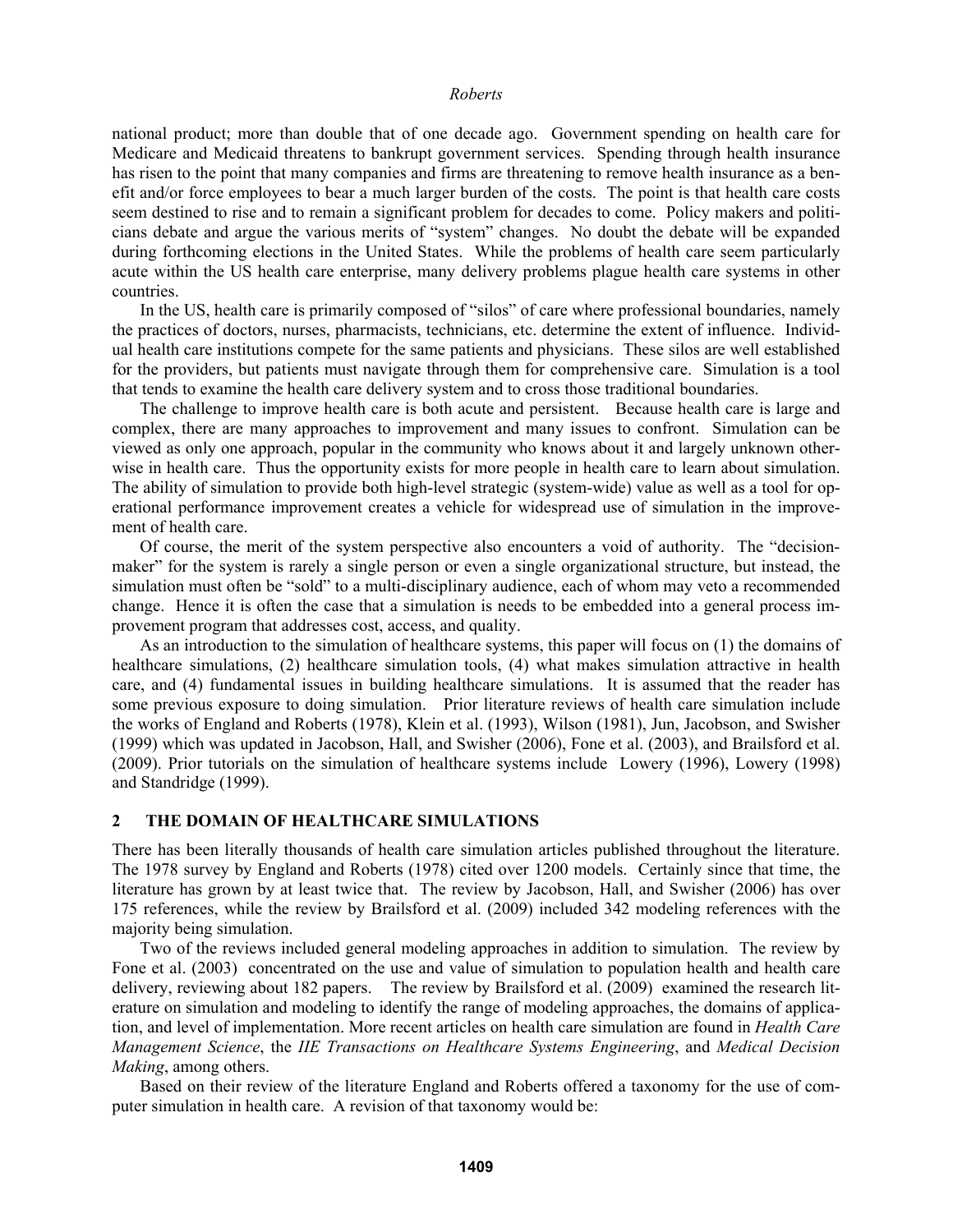- 1. *Hospital Systems* models including admissions control, bed allocation and planning, nurse staffing, materials handling and logistics, specialty hospitals such as nursing homes, inpatient rehabilitation care, cancer care
- 2. *Hospital Departmental* models including ambulance and emergency service, laboratory, radiology, surgery and recovery, pharmacy, supply and support
- 3. *Ambulatory Care* models including primary and specialty outpatient clinics and doctors' offices, appointment scheduling, staffing patterns, room layout and design, flow control, patient panel size
- 4. *Other Ambulatory Care* such as home care, dental practice, public health and disease control, mental health, drug recovery and rehabilitation
- 5. *Planning models* for people such as professions' planning and forecasting, skills substitution and staffing
- 6. *Health Care Systems Planning* such as Certificate of Need (CON), community and regional health care, health maintenance organizations and prepayment, managed care
- 7. *Other Health Care models* including blood banking, transplant management, patient education centers, telemedicine
- 8. *Medical Decision making* such as screening, treatment choice, cost-effectiveness, organ transplantation

This taxonomy continues to be relevant to newer simulation studies. The more recent review by Jacobson et al. (2006) uses some refined categories:

- 1. Patient Flow Optimization and Analysis
	- a. Outpatient Scheduling
	- b. Inpatient Scheduling and Admissions
	- c. Emergency Room Simulation Models
	- d. Specialists Clinics
	- e. Physician and Health Care Staff Scheduling
- 2. Health Care Asset Allocation
	- a. Bed Sizing and Planning
	- b. Room Sizing and Planning
	- c. Staff Sizing and Planning

Clearly simulation has a widespread and comprehensive application in health care. Overwhelmingly the applications are to operational problems. However, there are a number of applications to medical decision making, policy, and planning (Klein et al. 1993; Fone et al. 2003; Brailsford et al. 2009). The growth of simulation in health care is noted by almost all who have studied the literature.

# **3 HEALTHCARE SIMULATION TOOLS**

Most healthcare simulations are done using a simulation language. In the past, general purpose simulation languages have dominated the applications. Popular choices (in no particular order) have been the discrete event languages such as GPSS/H (WolverineSoftware 2011a), Arena (RockwellSoftware 2011b), ExtendSim (ImagineThat!Inc. 2011), ProModel (ProModelCorporation 2011a), Simul8 (Simul8Corporation 2011b), Witness (Lanner 2011), SLX (WolverineSoftware 2011b), Simio (SimioLLC 2011b), and AutoMod (AppliedMaterialsInc. 2011). Many of these same simulation vendors have special sections of their websites devoted to the healthcare industry, which provide white papers and more description of the capabilities of each respective software for modeling healthcare systems. For example, view the sites for Arena (RockwellAutomation 2011a), Simul8 (Simul8Corporation 2011a), and Simio (SimioLLC 2011a). In recent years, some healthcare simulation languages/products have been devel-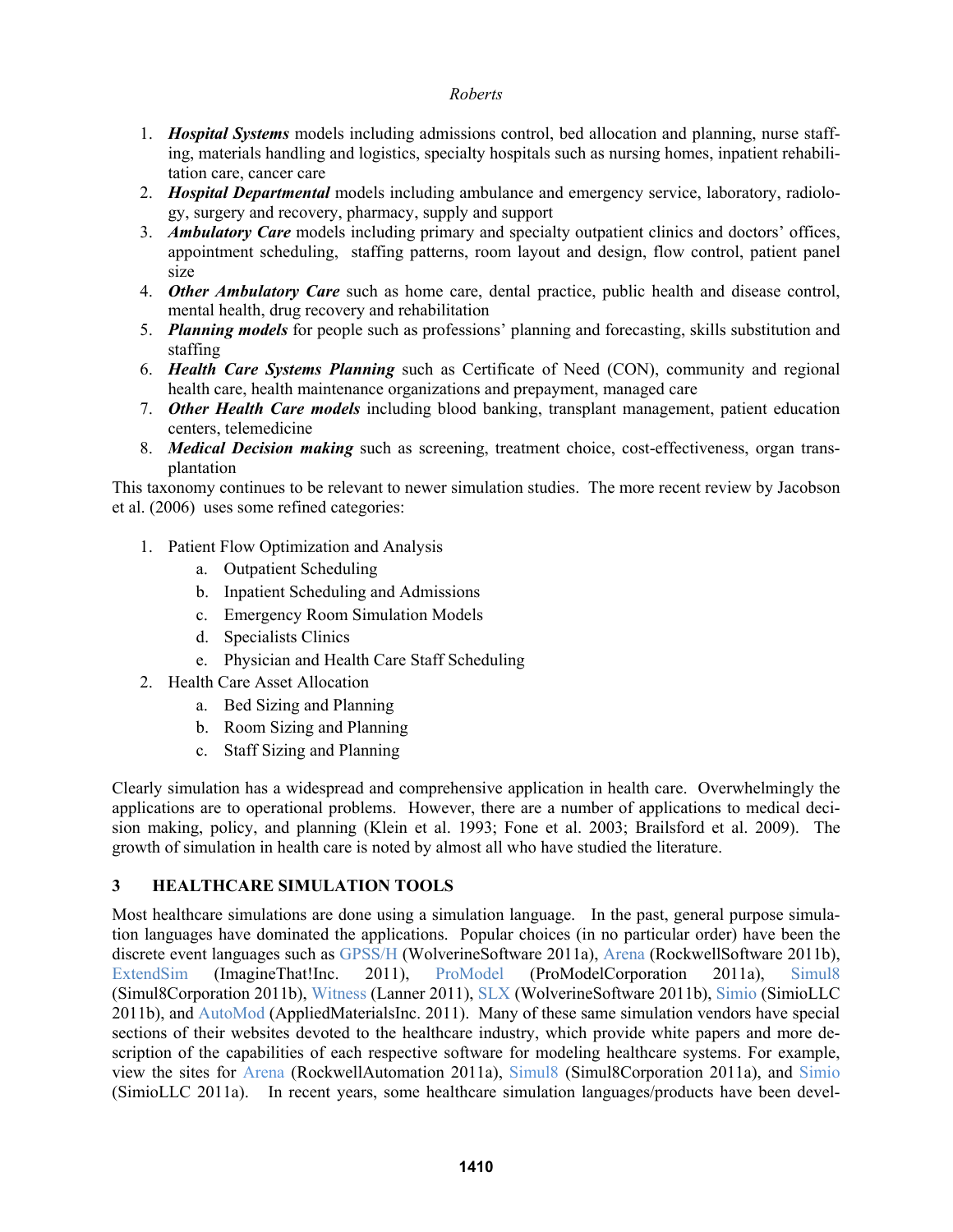oped, including MedModel (ProModelCorporation 2011b) and FlexSim HC (FlexsimSoftwareProducts 2011). These healthcare simulation products have built-in health care objects such as patients, doctors, beds, and so forth. Furthermore, their animation libraries contain animation components found in exam rooms, laboratories, pharmacies, etc. The success of these healthcare targeted simulation products, when considered with the growth of simulation in healthcare, suggests that more simulation vendors will be offering healthcare simulation products.

 Because implementation dominates the application of healthcare concerns, visualization of the simulation model often plays a key role in whether the simulation is accepted by a diverse set of stakeholders. Whether it's justified or not, people in healthcare tend to judge the quality of the simulation by the quality of the animation. How to judge the quality of the animation is clearly in the eye of the judge, but in general, the more realism the stakeholder can "see" the more that person is likely to accept the results of the simulation. While it is possible to have a successful simulation without animation, a good animation remains an important "sales" tool to involve and win-over the various healthcare interests. For these reasons coupled with better computing power, software developers are following suit by including high fidelity, three-dimensional animation capabilities.

#### **3.1 Simulation Modeling Methods and Approaches**

There are a number of ways to characterize simulation tools using the approach taken. Except for a few simulation tools specific to healthcare, the general characterizations apply. Traditionally, simulation includes Monte Carlo simulation (random sampling), discrete-event simulation (next-event), continuous simulation (continuous change variables), combined simulation (combination of discrete-event and continuous), system dynamics (an adaptation of continuous simulation), and agent-based simulation (objectoriented simulation). All these are found in the health care simulation literature. Discrete-event simulation tends to dominate health operations problems due to the need to include waiting when demand for a service exceeds its capacity. Monte Carlo simulation models, such as those built from Crystal Ball (Oracle 2011) or  $\widehat{\omega}$ Risk (PalisadeCorporation 2011), are used for medical decision making and for aggregate health planning. Continuous models in health care are mostly of the systems dynamics form and are used in health policy and planning. Older compartmental, differential equation-based models have been supplanted by agent-based simulations in epidemiology and infection control to model contact networks and capture interactions among individuals.

 Although simulation is basically an experimental tool, its combination with optimization is increasing, especially in a research context. Several of the commercial simulation languages now have optimization components, which can be used to find near-optimal solutions to explicit objective functions. Typically, the simulation determines the objective while the optimization guides the specification of variable values. A few health care studies employ recursive simulation in which the simulation and the optimization are separate processes which communicate with each other. The combination of simulation and optimization holds promise for solving some multi-objective problems (minimizing waiting time while maximizing utilization). Nevertheless the need to provide an explicit objective function is extremely challenging in the healthcare setting where statement of a goal is so controversial and the system being modeled is complex.

### **4 WHAT MAKES SIMULATION ATTRACTIVE IN HEALTH CARE?**

Sometimes the value of simulation in healthcare is overlooked or forgotten. Here are some qualities of simulation that make it especially attractive in health care systems.

 *Variability:* Very little in health care is certain. In fact, it would be more accurate to claim that everything (well, almost everything) is stochastic. Simulation can incorporate variability through its handling of random variables and probabilistic outcomes.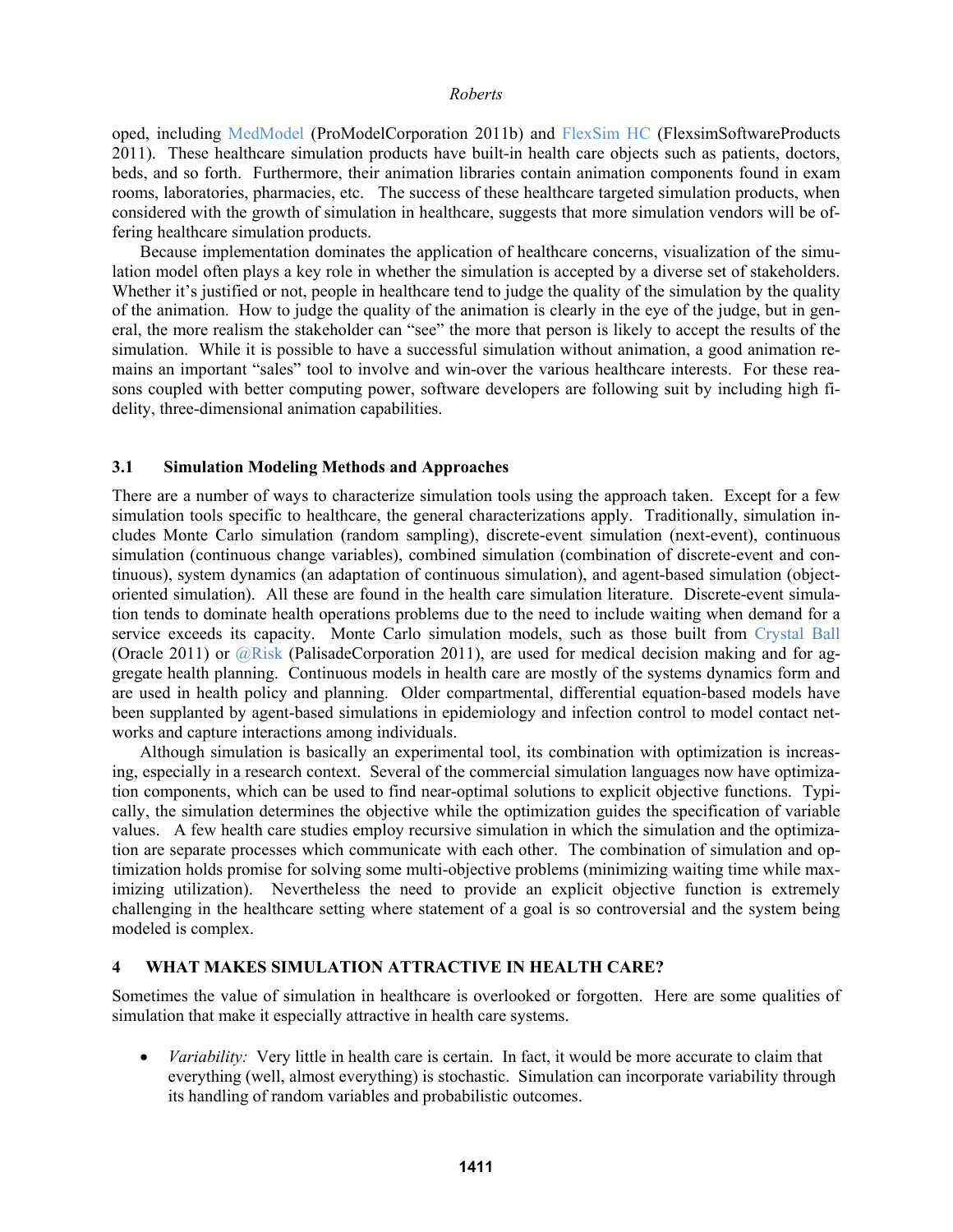- *Complexity:* Health care is a complex system of human behavior. Doctors, nurses, pharmacists, and technicians all interact to provide patient care. And the patient is often left to negotiate the maze of health care options, all the way from finding out where the lab is in the hospital to deciding whether their loved one is to receive that operation. Human behavior defies causal modeling. Nonetheless simulation can provide descriptive models of what transpires. It is a level of complexity that is often beyond the flow in a network of queues (although a network of queues may be a good starting point). Simulation modelers can build models of the system they see, as opposed to the system someone idealizes.
- *Assumptions:* All modeling tools make certain assumptions about the real system. It may be that the arrivals are Markov or that the objective function is linear. Simulation has the advantage of requiring fewer assumptions by the modeler. Thus the modeler is free to model the system as it exists rather than modeling it in an idealized form. However, all models have assumptions, so it is incumbent on the modeler to be clear about the assumptions, especially since health care is so sensitive to behavioral issues. Ignoring the assumptions about actual behavior can invalidate an otherwise great simulation.
- *Ease of Use:* Ease of use contributes to the application of simulation. Although the use of simulation requires that the modeler work closely with the stakeholders and develop a simulation that is acceptable to a variety of perspectives, the ease with which models can be built is a tribute to the value of simulation languages. While knowing one simulation language is generally sufficient, knowing and using more than one simulation language enhances the modeling alternatives.
- *What if:* One of the most attractive features of simulation is its experimental nature. People in health care like experiments and understand them. Experiments with the simulation model are a natural approach to the use of simulation. It also gives different people a chance to inject their ideas about how the system might be improved. This "what-if" analysis often inspires a full discussion of trade-offs among objectives.
- *Perspectives:* If the modeler is successful in providing a useful simulation language, the experience and results will bring a new perspective to the organization. In particular, health care workers, who usually have no prior simulation exposure, often begin to see how patient flow, resource use, scheduling and other relationships affect the quality of patient care. This "systems perspective" introduces a broader concern with potential changes and can enhance decision-making by the stakeholders. This change in perspective may trump the actual benefits of the simulation results.
- *Acceptance:* Simulation models tend to be accepted in the health care environment because they often provide a visual interpretation on the model, they make few assumptions about the real system, and can provide experimental results. If the various stakeholders are incorporated into the model-building process, the acceptability is further enhanced.
- Lean/Six Sigma: Simulation is increasingly seen as a tool that enhances a lean/six sigma program in health care. Incorporating simulation into a general performance improvement program enhances the performance improvement potential and provides an opportunity to address many health care delivery issues not captured by a simulation.

# **5 FUNDAMENTAL ISSUES IN BUILDING A HEALTHCARE SIMULATION**

### **5.1 Barriers to Implementation**

In spite of the growth in the application of simulation to healthcare, there remain certain inescapable issues that seem to be discovered and re-discovered. The most prominent concern is with the implementation on healthcare simulations. There are many factors that contribute to this consistent problem.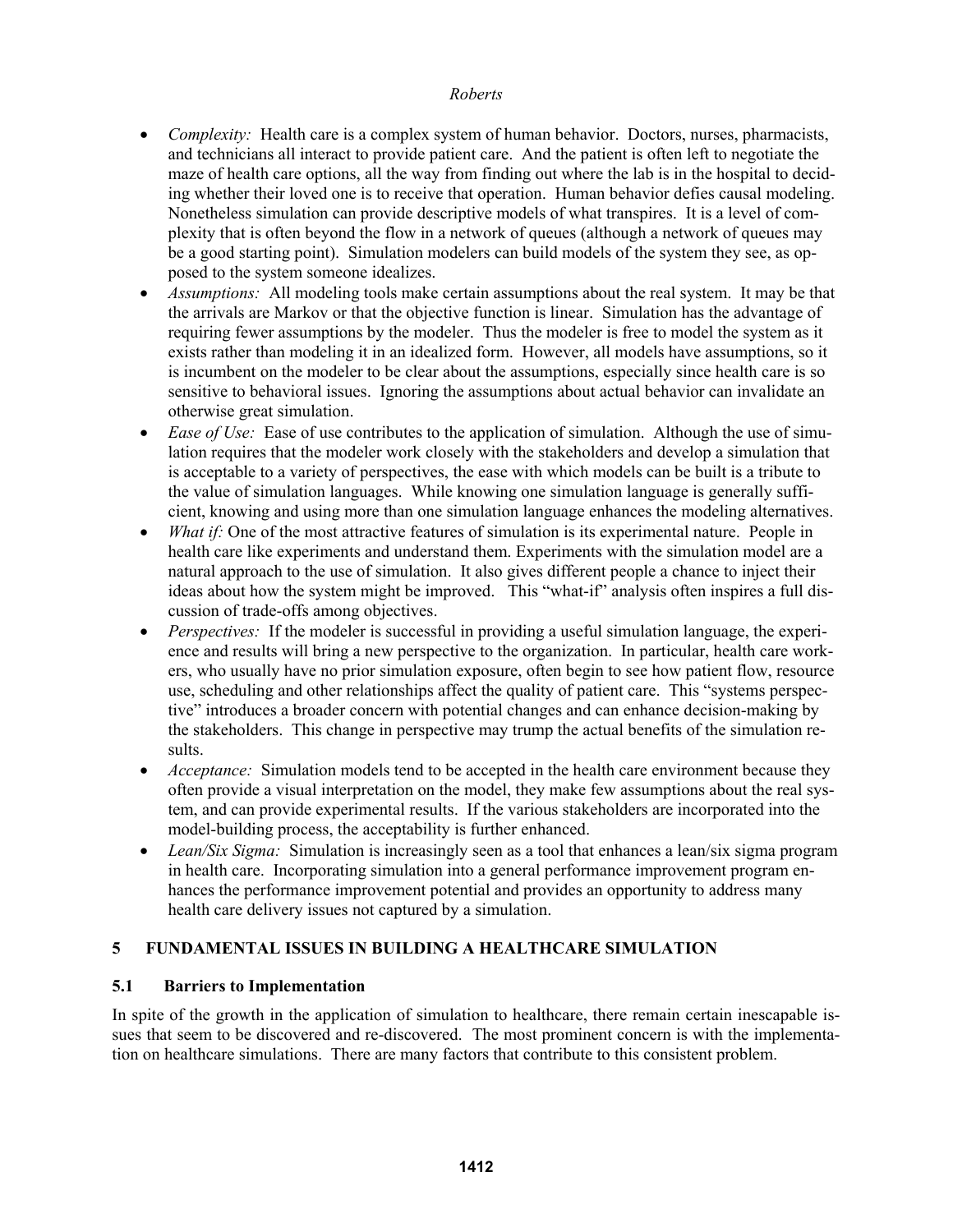# **5.1.1 The Decision-Making Structure in Health Care**

Health care is organized about professional disciplines. Doctors do doctoring, nurses do nursing, pharmacists handle drugs, lab tech process lab specimens, etc. A comprehensive simulation must satisfy a number of interested (and not so interested) parties. Decisions are made by consensus, not through authority. One unhappy party can scuttle an entire project. It is also important to note that not all stakeholders are equal. Few changes in health care delivery can be achieved without the implicit, if not explicit, approval of the medical staff. In spite of a growing sharing of authority in health care, doctors are often the final authority and model implementation needs to pay special attention to their reaction.

# **5.1.2 "NIH: Not Invented Here"**

Simulations at one location never appear "portable" to another site. Instead, each location must create its own simulation, meaning that the whole modeling effort must be replicated. Data, systems, results, and so forth seem to be only relevant if collected at this site. Naturally the simulation literature is full of simulations that focus on the same problems, such as emergency room flow. Implementation therefore is rarely supported by success at other health care sites or institutions. However, being ignorant of what has been done is no excuse for a poorly done simulation model.

### **5.1.3 Simulation Models are Personal**

Simulation models can be made arbitrarily complex. There is usually no agreement on the "level of detail" sufficient to be included in the model. Furthermore what is included is often based on the skill and perspective of the modeler. For example, an outpatient appointment system may include early/late arrivals and "no-shows." But these characteristics may or may not be a function of the time of day, the urgency of the appointment, the appointment reminder systems in place, and the behavior/attitude of the patients. Individual simulation modelers may have surprisingly different models for the same problem, so that implementation may be a confusion of viewpoints.

### **5.1.4 Multiple Goals and Stakeholder Interests**

The fact that there are different health care system goals such as cost, access, and quality naturally produce confusion as to which goal is most important or which goals are achieved. Usually, a concentration on one outcome, such as reducing delay in patient flow, leaves open the concerns with quality and cost. Because different health care stakeholders have different frames of reference and different points of view, the simulation model results may be lost among the various interests.

### **5.1.5 Not the Important Problem**

One of the most insidious problems that face the simulation modeler is the potential over-use (misuse) of simulation. Simulation is a convenient modeling tool with the capacity to model complex systems. Yet simulation remains only a tool and not a solution. So it is not uncommon to see a simulation used when a simple spreadsheet or even a set of simple calculations would suffice. The first step in deciding to use a simulation is to determine that a simulation is needed. It's hard enough to do a simulation, but to do one when it's not required is a waste of time. Remember that the third statistical error is "solving the wrong" problem."

### **5.1.6 Educate the stakeholder**

The oft-heard recommendation to involve the stakeholders early in the simulation study is truer in health care systems than in other areas of application. Generally, the healthcare stakeholders have no prior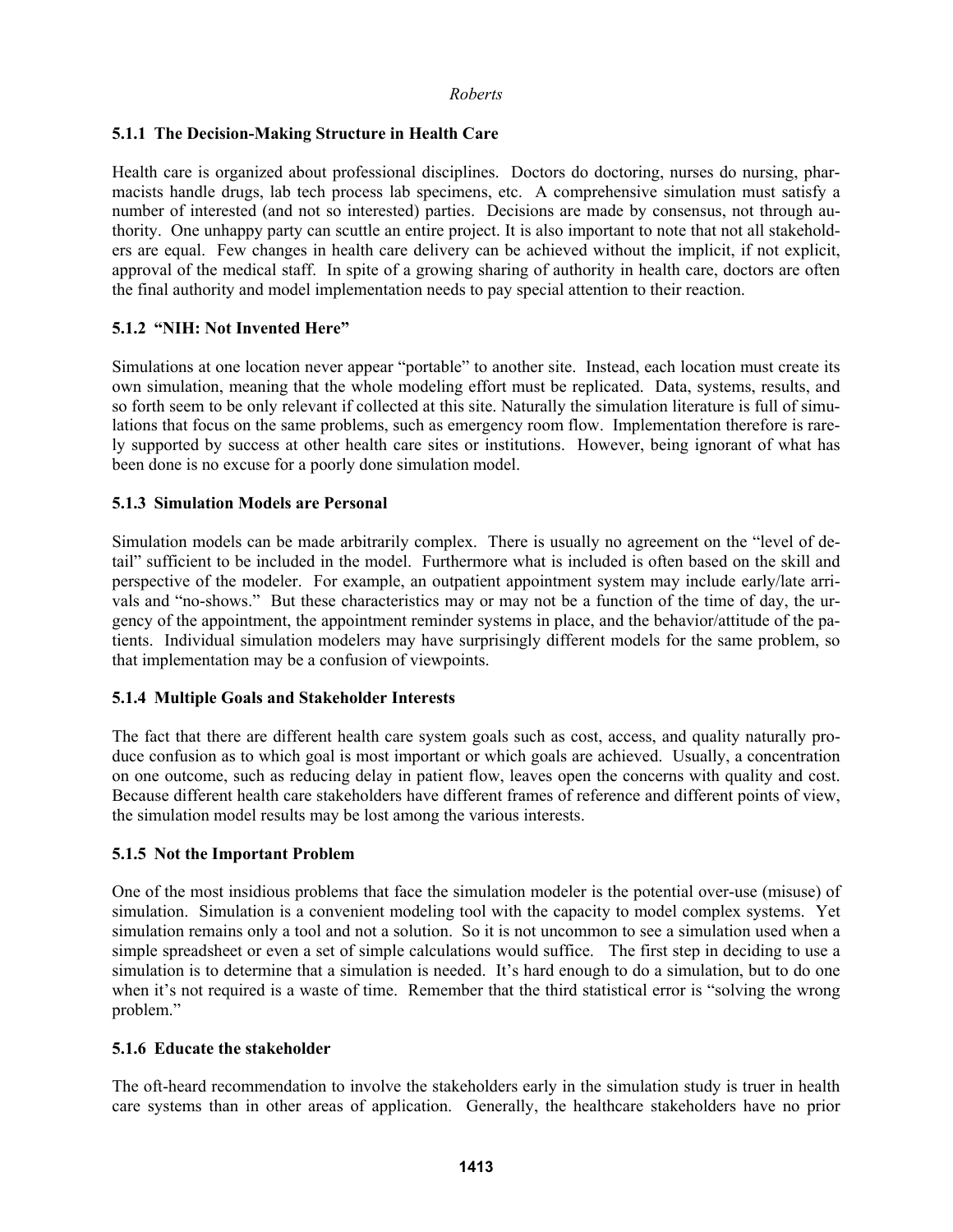knowledge of simulation and must be educated as to its potential use. If this education doesn't begin at the genesis of simulation study, then the simulation modeler risks a substantial loss of interest in the final results and recommendations.

### **5.1.7 Lack of Validation**

One of the most difficult steps in a simulation project is validation, namely making sure that the model reflects the essence of the real-world being modeled. Validation is especially critical in health care, since input data is often hard to obtain in a health care setting and assumptions can make the model invalid.

### **5.2 Building and Using a Healthcare simulation**

The steps in a general simulation study include: (1) defining the problem from analysis of the real system, (2) construction of a conceptual model, (3) creation of the computer simulation model, (4) obtaining relevant results and experimentation, and (5) applying the results in decision-making. Of course many of these steps have substantial details. In the construction of the model, appropriate model input such as statistical representations must be developed. This development requires data and data analysis. Validation should persist throughout the study from conceptual validation through operational validation to the establishment of credibility. Likewise careful attention must be paid to verification that the model performs as we intend it to and that it produces "correct" results.

Many of the fundamental issues in building a healthcare simulation are the same as those in other simulation applications. In health care simulations, not unlike other fields, special attention needs to be given to working closely with the stakeholders from conceptualization to realization. A detailed and credible animation will greatly ease communication and help establish confidence in the model. It is important to solve the right problem and not simply apply simulation. Review the prior simulation work that has been published and disseminated, and be alert to the pitfalls that surround those who misunderstand the nature of the health care environment.

# **5.3 Guidance on Simulation Modeling of Healthcare**

Below are some specific issues that should be understood and characteristics of healthcare simulation that at times differ greatly from systems in other industries.

# **5.3.1 The Central Role of People**

A constant theme in health services is that it is composed of people (doctors, nurses, etc.) serving people (patients). This service also extends to representations of people, such as their medical records, their prescriptions, their laboratory specimens, their x-rays, and so forth. But the main service is to the patient. People objects are not inanimate but sentient. They make decisions and respond to needs. In other words, they are not necessarily systematic in providing or receiving care. They have human behavior which affects how the delivery system functions. This realization will thread itself in almost every healthcare simulation. Yet labor is at the heart of almost all health care operations and the organization and management of the labor is central to the health care function. Improving the use of labor while maintaining the other issues of quality and access can be a significant contribution of simulation. If the simulation leads to a better understanding of labor use and the standardization of that use, then the simulation study will be a success, regardless of its outcomes.

### **5.3.2 The Data Challenge**

In spite of its need to report various health outcomes to government and insurance organizations, there is very little data on the operational aspects of health care. Even data on simple questions like how does radiology schedule its patients, what is the length of stay in a Post-Anesthesia Recovery Area (PACU), and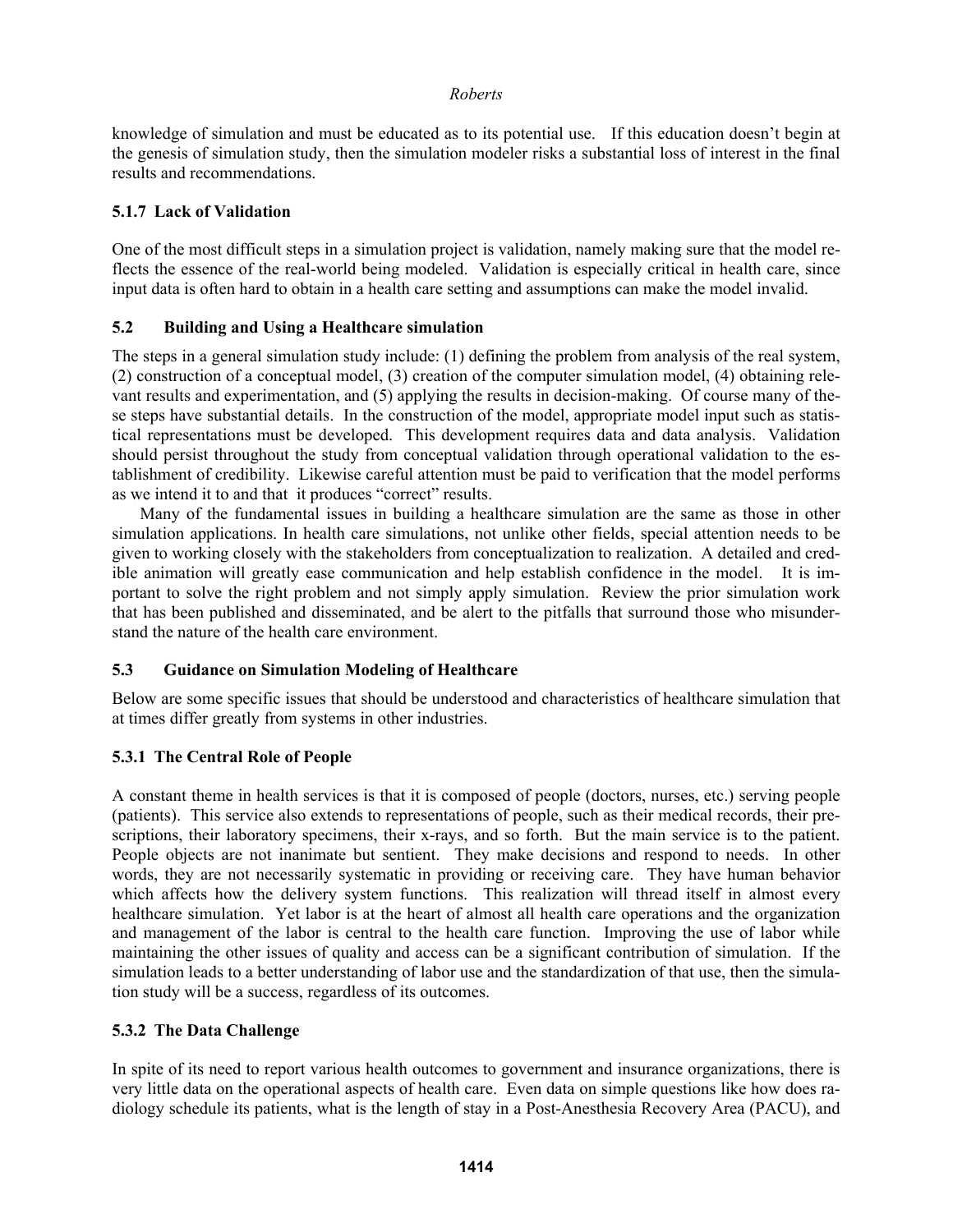how many nurses were used in a medical floor have unbelievable complicated answers. Getting data to "fit" a statistical distribution on the amount of time a doctor spends seeing a patient in an outpatient clinic will likely be non-existent. Therefore, it is likely a simulation modeler in health care will engage in an extensive data collection effort as a part of a simulation model development. Because so much data will need to be collected, a "rough-cut" model is needed before engaging the detailed data collection, so that only important data is collected.

# **5.3.3 Rough-Cut Data in Health Care**

A rough-cut model developed early in the simulation life cycle can help to focus the simulation project and to avoid intrusive data collection of unnecessary data. Rough-cut simulations play an especially important role in health care since data is often such a challenge. To simplify the effort, the modeler can solicit from the various members of the organization the data needed in the form of estimates. The easiest is to ask for a minimum, a mode, and a maximum (a mode or most likely value is preferred to a mean, since a mean is a computed value). These estimates can be converted into a Pert or Beta distribution for input to the simulation. Generally speaking, a simulation based on such information usually performs quite well and can give early results to engage stakeholders.

### **5.3.4 Health Care Operational Data**

Operational data is most useful if it is used for more than simulation input. For instance, if the operation data can be part of a decision support system, say for benchmarking, then the data has a permanent use and its accuracy will be maintained. Direct observation via time study is usually the most reliable, although it can become intrusive if not introduced properly. Other technology such as time clocks and RFID tags (interior GPS) can also be used, if the investment can be justified. Such justification is enlarged if the use of the data can augment the operational informatics in the health institution.

### **5.3.5 Limits on Cross-Training**

A fairly standard and effective approach to the utilization of people in a service organization is through the use of cross-training. Cross-training allows people to share tasks so that the workload can be evenly distributed. Cross-training has potential in health care, however there are significant limitations. First, there are extensive professional boundaries. Nurses can't do what doctors do. Technicians can't do what nurses do. Thus in a busy outpatient clinic, nurses can't simply substitute for doctors. The same observation can be made in other health care settings. These professional boundaries place a limit on the amount of task-sharing. However if these limits can be breached, then significant gains in workload distribution can be obtained. A further complication of the processing time exists when substitution occurs. For instance if a clerk is used to collect vitals and place a patient in an exam room when the nurse is busy, is the processing time identical? Often it is not and substitutes have a different processing time, which if ignored, can lead to misleading conclusions regarding productivity of cross-training.

### **5.3.6 Patient Arrivals**

Traditional simulations often feature random arrivals, yet in health care, with the exception of emergency arrivals, most arrivals are scheduled. Patients are typically given appointments both in inpatient and in outpatient settings. In the case of scheduled arrivals, patient behavior relative to those arrivals become relevant. In the outpatient or ambulatory settings, patient appointments serve to insure that patients available exceed the capacity available, at least at the beginning of the session. Patients, on the other hand, have varying arrival patterns, most arriving early for their appointments, some arriving late, some not even showing up, and some "walking-in". The degree to which each of these behaviors apply depends on the type of appointment, the nature of the patient population, and random unknown factors. Nevertheless,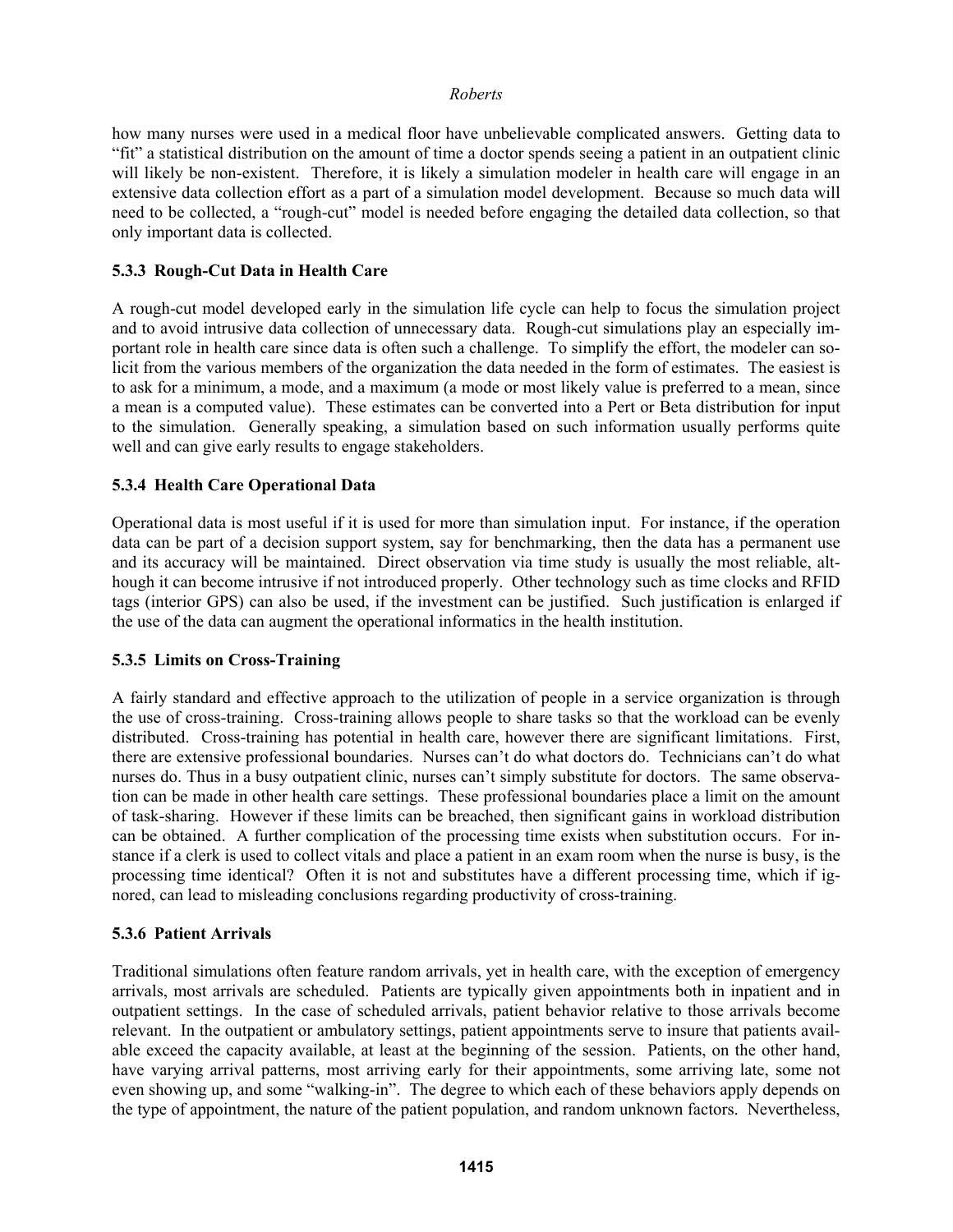the simulation model should account for these if the patient arrival process is accurate. It should be noted, parenthetically, that many commercial simulation do not easily accommodate scheduled arrivals since arrivals are typically bootstrapped on the prior arrival, but in health care, an early arriving patient for the next appointment may be ahead of a late arriving patient for this appointment. Finally, it should be noted that random arrivals in a health care facility (such as an emergency department), will not be timehomogeneous. Instead, the arrival process will change depending on the time of day, the day of the week, and sometimes the month.

### **5.3.7 Patient Scheduling and Appointments**

Determining a method of giving patients appointments has been and remains an active research issue. There are few widely accepted scheduling methods. Most are some form of a block scheduling system in which blocks of patients are given arrival times. The blocks insure against no-shows and accommodate walk-ins. Nevertheless, there remains a risk that staff may be idle due to the lack of patients and the period of work (such as a morning or afternoon) may be unduly delayed resulting in overtime. In scheduling surgery, the schedule is greatly complicated by the nature of the surgery, the preparation of the operating room (OR), the presence of staff (including anesthesia), and the availability of recovery (PACU) space.

### **5.3.8 Health Care Capacity Modeling**

Instead of attempting to include the arrival process in a health care simulation, it is sometimes better to model system capacity, assuming that the appointment system will provide patients to the health care operation. By assuming patients are available as needed, a system capacity can be simulated. While such as capacity would probably never be achieved, it can be used as a benchmark against which to evaluate alternative system proposals. Furthermore, it avoids the knotty problem of modeling the arrival process.

### **5.3.9 Team Care**

The increasing use of Team Care for many health care settings, both inpatient and outpatient, provides a significant simulation modeling challenge. Essentially team care means that multiple "resource types" are being used in the system of care, some being used simultaneously. Thus the simulation model needs to be able to accommodate some complex resource requirements. For instance, a particular patient evaluation may require an attending physician, a nurse, a social worker, and a resident. It may be the case that this team is composed of only specific persons or it may be composed of types (such as any social worker is acceptable). Also, as with cross-training, the processing time of team care can become an issue if the size and composition of the team varies. Once again, ignoring this important impact can result in a wrong evaluation of the team care benefits relative to productivity.

# **5.3.10 Continuity of Care**

Continuity of care, namely the constant association of a provider with a patient is sometimes viewed as a desirable characteristic, especially in nursing. The nurse that gathered your vital signs and placed you in the exam room should be the same nurse that assists you at the end of the exam. The nurse that attends to you in a ward should be the same nurse you see on the following day. The growing use of the "Hospitalist" is recognition of the importance of continuity of medical care. Of course, staffing limitations and schedules don't always permit a continuity of care, but in those cases where it is desirable, the simulation model should be able to "remember" the initial assignment of resources and be able to recall that same assignment later.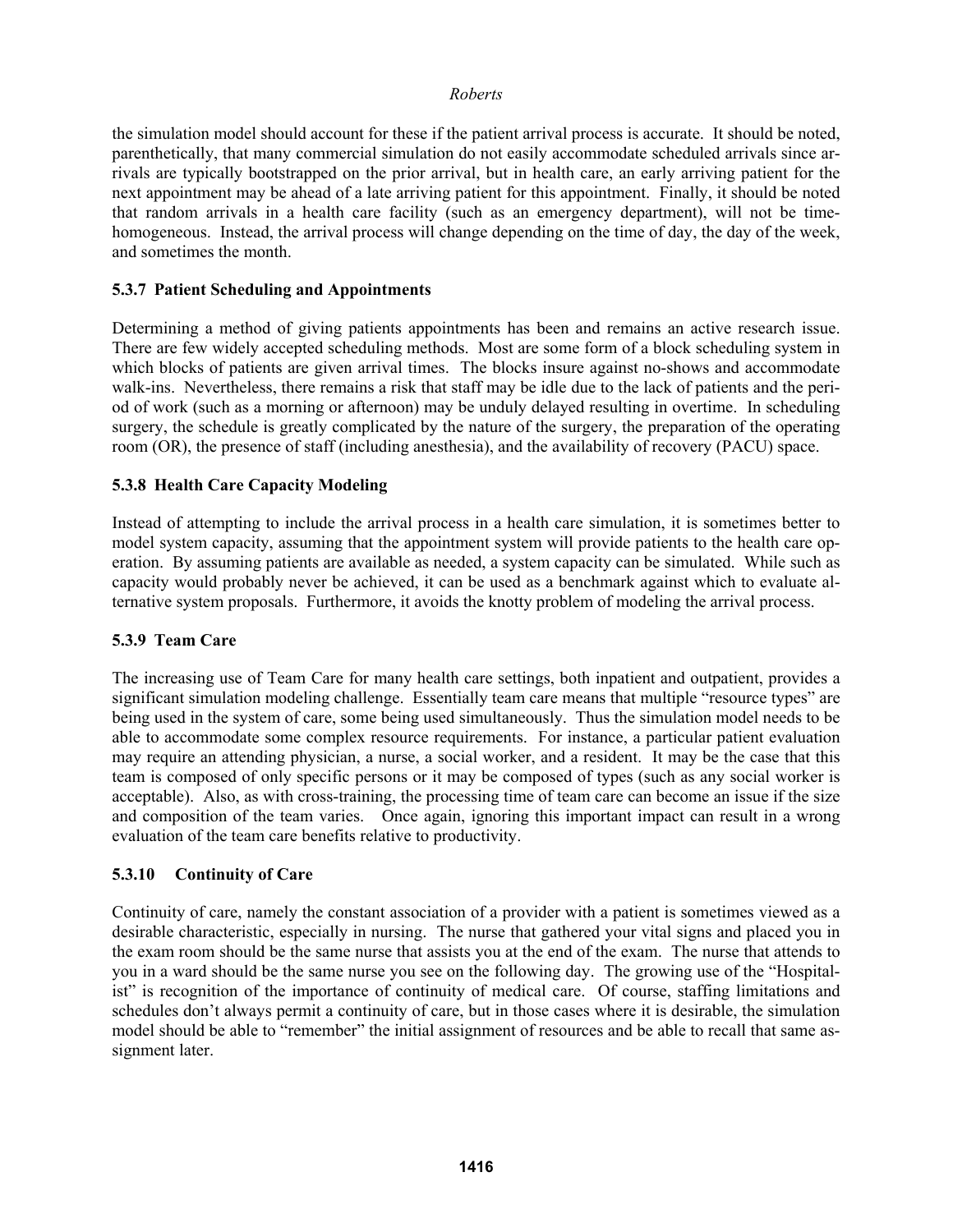# **5.3.11 Synchronizing Patient Entities**

Although patients are often the central entity of interest, the patient alone is rarely the only entity in the system of care. Patients have medical records, prescriptions, lab specimens, and x-rays which also characterize them. These entities are derived from the patient and affect the flow of patients because patients must wait for the ancillary services to be complete before they can proceed. This patient waiting is not due to an immediate resource limitation but due to the completion of a related process. In other words the related entities must be synchronized and a simulation model of this system will need to be able to link all these entities together. Note that this linking is not like the linking of products in a customer order because the entities are first derived from the patient and then synchronized (not assembled) with the patient.

# **5.3.12 Multi-objective Performance Criteria**

It is difficult to easily define the general performance characteristics in health care. They often depend on the individual institution or decision. Most operational simulations provide information about queuing, cycle times, and resource utilization. In health care the cycle times and queuing may need to be subdivided according to patient acuity or patient type. Resource utilization may need to be obtained for individuals as well as groups. In health care, space is often a critical resource. Exam rooms, recovery beds, ward beds, operating rooms, etc. all require special attention and most often need to be included in the simulation model. Layout of space is a complicating factor and changes in layout are quite difficult for existing facilities.

# **5.3.13 Diversity of Stakeholder Interests**

The diversity of stakeholder interests brings an important dimension to health care simulations and health care delivery studies in general. This unique feature of health means that each simulation crosses professional silos and each category of people included must be considered. For example, suppose you are asked to study a chemotherapy clinic and to build a simulation model you need detailed data on the nurse's activities. How do you enlist their participation? An authority will rarely be given. You can hope for a sympathetic response or collaborative interest. Another is to somehow offer to the nurses a value that they don't presently have. That may mean an ergonomic study to reduce their fatigue and stress or a custom Excel/Access program that reduces their paperwork. Giving in order to get is probably the best way to generate interest and overcome a "resistance to change."

# **6 CONCLUSIONS**

It should be noted the most, but not all, the reported simulation studies in health care are done in a research or consulting framework and that is expected to continue and could accelerate in the US due to the national debate about health care. Much of the current literature, as expected, is accomplished through students and faculty working at colleges and universities (the growth in this section portents even more work). Only a few of these simulations are done by people "inside" health care, although research and consulting collaborators are often "in" the institution. What is not clear is how much simulation is being done, but not reported, in usual course of business inside the health care organizations. It may be that health care organizations simply don't have the resources to conduct their own simulation studies or that the dominant decision makers in a health care organization are unwilling to expend their resources on such analysis.

However with the growth of lean/six sigma organizations within healthcare in the form of performance and operations improvement, new opportunities for wider spread simulation exist. If simulation can become an arm of these efforts, then the opportunity exists for simulation to be augmented by interest in areas of health care delivery where simulation is limited. Quality of care is a major topic addressed in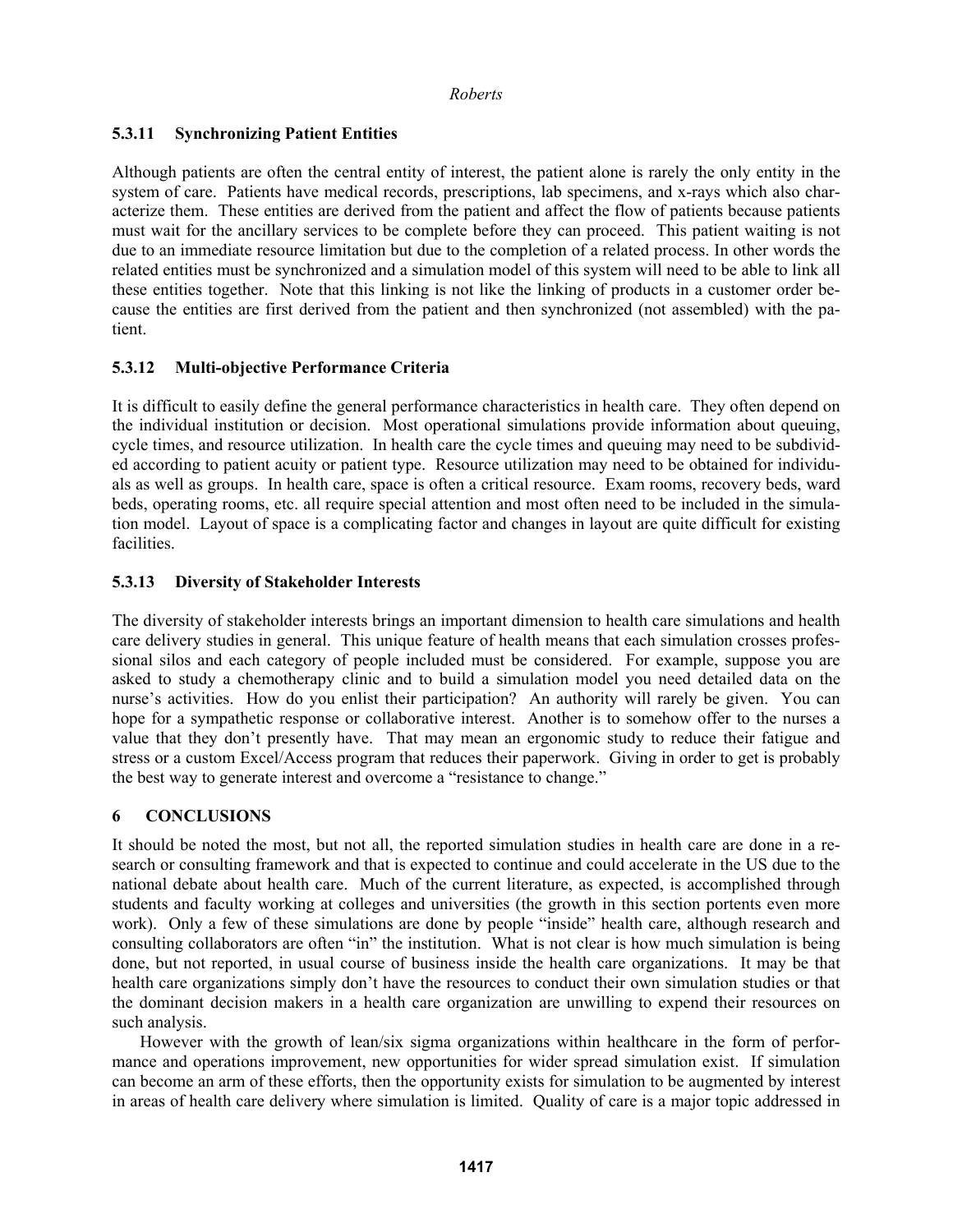lean/six sigma organizations with tools unrelated to simulation, but these could be supported and enhanced with simulation studies. In particular, if the simulation is explained in quality of care terms, it is viewed as more than productivity and more directly addressing patient care.

Simulation needs to be viewed as a means to enhance patient care. It needs to break the mystique of the iron triangle and be viewed as a means to improve cost, quality, and access.

#### **REFERENCES**

- AppliedMaterialsInc. 2011. "AUTOMOD." Accessed July 30. www.appliedmaterials.com/servicessoftware/library/applied-automod.
- Brailsford, S. C., P. R. Harper, B. Patel, B. and M. Pitt. 2009. "An Analysis of the Academic Literature on Simulation and Modelling in Health Care." *J of Simulation* 3(3):130-140.
- England, W., and S. D. Roberts. 1978. "Applications of Computer Simulation in Health Care." In *Proceedings of the 1978 Winter Simulation Conference*, edited by H. J. Highland, N. R. Nielsen, and L. G. Hull, 665-676. Piscataway, NJ: Institute of Electrical and Electronic Engineers Inc.
- FlexsimSoftwareProducts. 2011. "Flexsim Healthcare Overview." Accessed July 30. www.flexsim.com/products/healthcare/.
- Fone, D., S. Hollinghurst, M. Temple, A. Round, N. Lester, A. Weightman, K. Roberts, E. Coyle, G. Bevan, and S. Palmer. 2003. "Systematic Review of the Use and Value of Computer Simulation Modelling in Population Health and Health Care Delivery." *Journal of Public Health* 25(4):325-335.
- ImagineThat!Inc. 2011. "extendsim: Power Tools for Simulation." Accessed July 30, 2011. www.extendsim.com.
- Jacobson, S. H., S. N. Hall, and J. R. Swisher. 2006, "Discrete-Event Simulation of Health Care Systems," Chapter 8 in *Patient Flow: Reducing Delay in Healthcare Delivery,* edited by R.W. Hall, 211- 252. Springer International Series.
- Jun, J. B., S. H. Jacobson, and J. R. Swisher (1999). "Application of discrete-event simulation in health care clinics: A survey." Journal of the Operational Research Society 50(2): 109-123.
- Klein, R. W., R. S. Dittus, S. D. Roberts, and J. R. Wilson. 1993. "Simulation Modeling and Health-Care Decision Making." *Medical Decision Making: An International Journal of the Society for Medical Decision Making* 13(4):347-354.
- Lanner. 2011. "Witness Simulation for Professional Users." Accessed July 30. www.lanner.com/en/media/witness/witness-pwe.cfm.
- Lowery, J. C. 1996. "Introduction to Simulation in Health Care." In *Proceedings of the 1996 Winter Simulation Conference,* edited by J. M. Charnes, D. J. Morrice, D. T. Brunner, and J. J. Swain, 78-84. Piscataway, New Jersey: Institute of Electrical and Electronics Engineers, Inc.
- Lowery, J. C. 1998. "Getting Started in Simulation Healthcare." In *Proceedings of the 1998 Winter Simulation Conference*, edited by D. J. Medeiros, E. F. Watson, J. S. Carson, and M. S. Manivannan, 31- 35. Piscataway, New Jersey: Institute of Electrical and Electronics Engineers, Inc.
- Oracle. 2011. "Oracle and Crystal Ball." Accessed July 30. www.oracle.com/us/products/applications/crystalball/index.html.
- PalisadeCorporation. 2011. "@RISK : a new standard in risk analysis." Accessed July 30. http://www.palisade.com/risk/.
- ProModelCorporation. 2011a. "ProModel." Accessed July 30. www.promodel.com/.
- ProModelCorporation. 2011b. "MedModel The Industry for Healthcare Simulations." Accessed July 30, 2011. www.promodel.com/products/medmodel/.
- RockwellAutomation. 2011a. "Health Care Simulation." Accessed July 30, 2011. arenasimulation.com/Solutions\_Health\_Care.aspx.
- RockwellSoftware. 2011b. "Arena Simulation Software." Accessed July 30, 2011. www.arenasimulation.com.
- SimioLLC. 2011a. "Healthcare Simulation Software." Accessed July 30. www.simio.com/applications/healthcare-simulation-software/healthcare-simulation-software.htm.